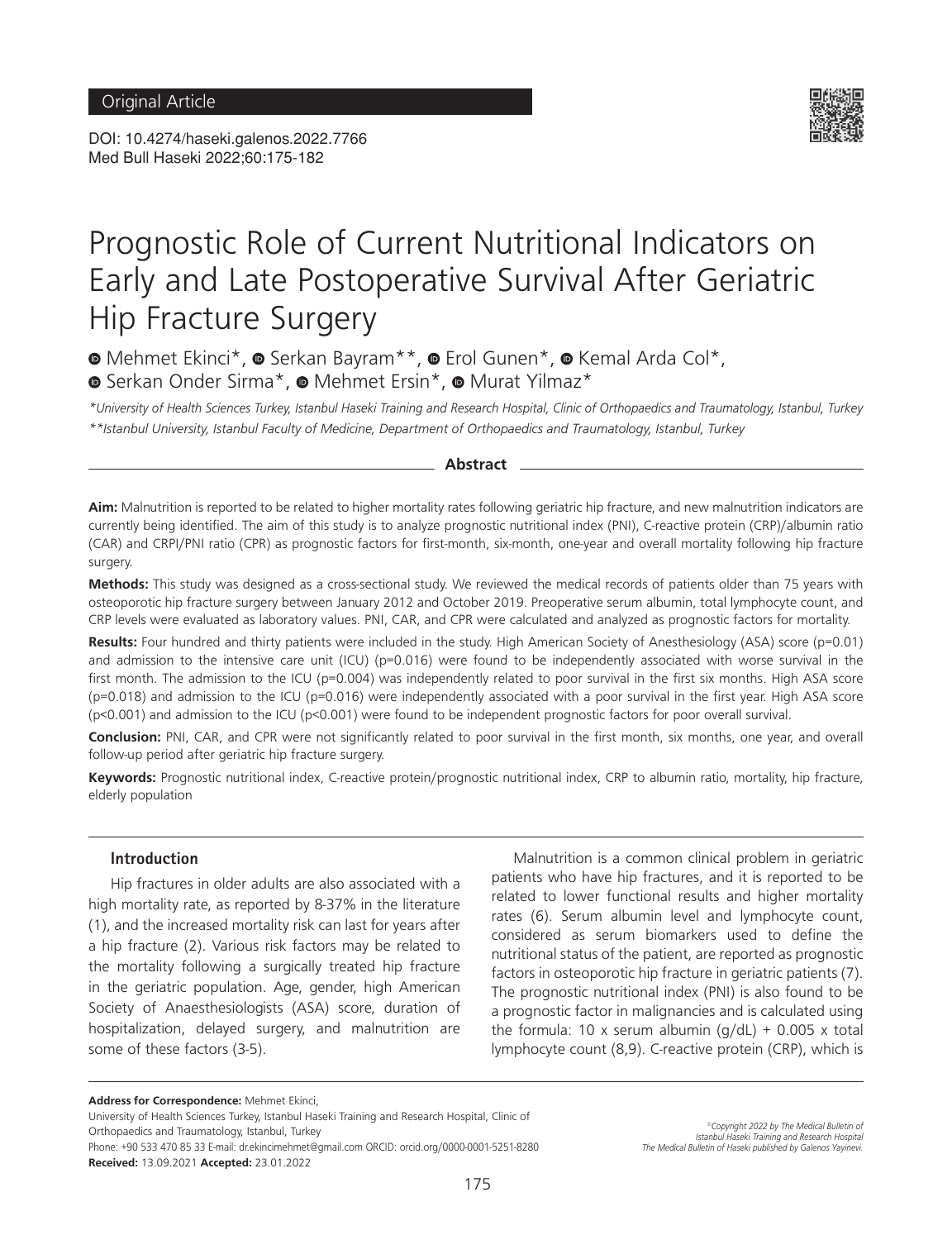a marker of infection and inflammation, is also reported as a prognostic factor for survival after hip fracture surgery (10). In different studies, PNI, CRP/albumin ratio (CAR), and CRP/PNI ratio (CPR) are investigated as prognostic factors for mortality after osteoporotic hip fracture surgery, but the literature has a lack of data and needs more studies on this issue (11,12).

The purpose of this study is to evaluate PNI, CAR, and CPR as prognostic factors for first-month, six-month, oneyear, and overall mortality after hip fracture surgery.

#### **Methods**

## **Compliance with Ethical Standards**

This study was approved by the University of Health Sciences Turkey, Haseki Training and Research Hospital Ethics Commitee (IRB number: 2020-221) and was conducted in accordance with the Declaration of Helsinki. Informed consent was routinely obtained from all patients before surgery.

#### **Design of the Study**

The study was designed as a cross-sectional study. We reviewed the medical records of patients older than 75 years who were diagnosed with femoral neck (FNF) and intertrochanteric femur fractures (ITFF) and underwent surgical treatment between January 2012 and October 2019. Patients' demographic and medical data were obtained from the institutional database system and phone calls. Time to surgery was determined as the time between admission to the hospital and surgery. The mortality of the patients and the date of their death were evaluated using the National Death Report System. Followup periods were recorded from patient files. Survivorship of the patients was assessed according to the National Population Registry System, which was checked for all patients in October 2020.

Patients with high energy or major trauma, a history of malignancy or pathological femoral fractures, subtrochanteric fractures, neglected fractures (more than four weeks), diagnosed with any systemic infection at the time of the fracture, and incomplete information on the registries were all excluded from the study. Finally, 430 patients were included in the study (Figure 1).

Patients' data concerning age, gender, type of fracture, the type of anesthesia, implant type used in the surgery, ASA classification, time of surgery, delay to surgery, duration of hospital stay, and history of intensive care unit (ICU) admission were collected. An ASA score was used to determine the preoperative general health status of the patients according to their comorbidities. The preoperative ASA classification was determined by the anesthesiologists' preoperative evaluation. The patients'

ASA scores were categorized as low (ASA 1-2) or high (ASA 3-4) (13).

Preoperative serum albumin, total lymphocyte count, and CRP levels were evaluated as laboratory values. PNI, CAR, and CPR were calculated and analyzed as prognostic factors for mortality. Laboratory values obtained on the first admission to the hospital were used for preoperative evaluation to get an idea about the long-term health status of the patients.

#### **Operation Data**

All the patients included in the study were treated in a single, fully equipped training and research hospital. All the patients with FNF were operated on using hemiarthroplasty (HA), while patients with ITFF were treated using HA, intramedullary nailing, and dynamic hip screws. All patients were operated on as soon as possible upon completion of the preoperative preparations.

#### **Outcome Measurements**

The primary outcome was survival, determined as the time from the surgery to death or the end of the study. The



**Figure 1.** Flowchart of our study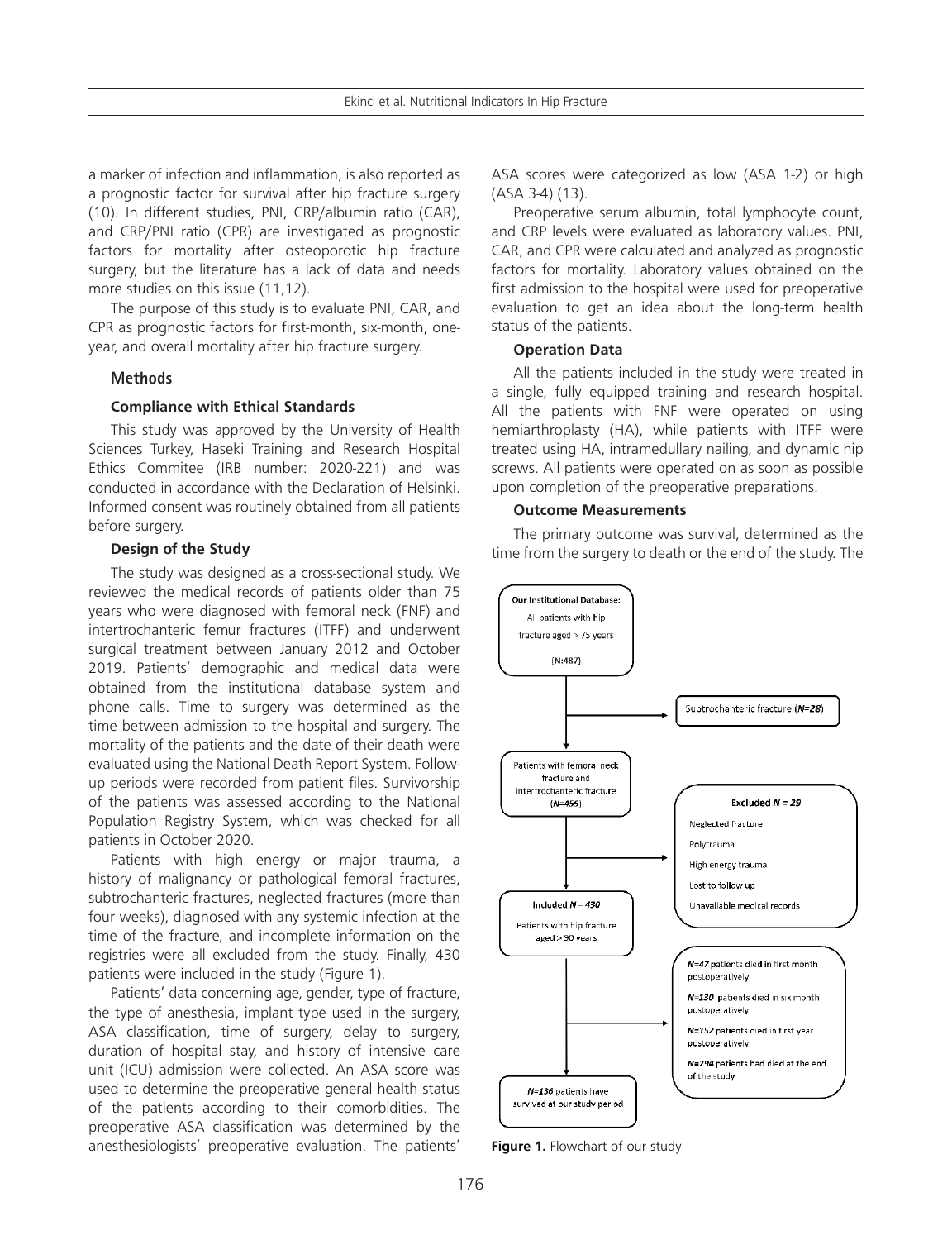patients' survival was evaluated in four different periods according to survival time: in the first month, six months, the first year, and overall survival. Demographic and laboratory values were analyzed for validity as prognostic factors for mortality following geriatric hip fracture surgery in each period.

#### **Statistical Analysis**

SPSS (for Microsoft, v. 22.0, SPSS Inc., Chicago, IL, USA) was used as a statistical software. The survival of the patients was evaluated using Kaplan-Meier survival analysis. Furthermore, univariate Cox regression analysis was used to determine potential prognostic factors for the survival of the patients. The prognostic factors with p-values (two-sided) ≤0.05 were chosen for inclusion in the multivariate Cox proportional hazard model to identify independent variables in a stepwise fashion. Variables with p-values of 0.05 or less in multivariate analysis were retained as independent risk factors. A p-value <0.05 was set as statistically significant.

#### **Results**

The mean age of the patients was 84.3±7 years. Twohundred eighty-two patients were female (65.5%), and 148 patients were male (35.5%). Two-hundred seventyfour patients (%63.7) had ITFF, while 156 patients (36.3%) had FNF. The mean follow-up period was 25.6±23.4 months. The mean delay to surgery was 5.8±3.6 days. The average length of hospital stay was 12.2±8.4 days. Onehundred thirty-two patients (30.6%) had postoperative ICU admissions.

Forty-seven patients (10.9%) died in the first month after surgery. One hundred thirteen patients (26.3%) were dead in six months, while one hundred fifty-two patients (35.3%) were dead in the first year following surgery. The overall mortality rate was 68.4% (Figure 2). According to the Kaplan-Meier analysis, the mean survival period was 37.7 months and the survival rate was 11.2% at the end of the study (Figure 3).

The average preoperative CRP value was 68.6±62.2 mg/dL. The mean PNI was 42.4±8.4. The mean CPR was 1.72±1.67. The mean CAR was 20.8±2.4. Baseline demographic data of the patients included in the study are presented in Table 1.

#### **Analysis for first-month survival**

In the first month, PNI, CPR, and CAR were not significantly associated with worse survival in the first month. The other analyzed items are shown in Table 2.

#### **Analysis for six-month survival**

PNI, CPR, and CAR were not significantly associated with poorer survival in the first six months. The other analyzed items are shown in Table 3.

#### **Analysis for first-year survival**

In the first year, PNI, CPR, and CAR were not significantly associated with worse survival in the first year. The other analyzed items are shown in Table 4.

#### **Analysis for overall survival**

PNI, CPR and CAR was not found to be independent prognostic factors for overall survival. The other analyzed items are shown in Table 5.

#### **Discussion**

The incidence of hip fractures will gradually increase with the increase in life expectancy. The 1-year mortality rate in hip fractures in patients over 65 years of age has been reported to be between 8% and 35% in the literature (1,14). It was reported in the literature that patients' postoperative mortality and morbidity were affected by their age, higher ASA score, comorbid diseases, and preoperative nutritional status (11,12,15-17).

| Table 1. Demographic data of the all patients                                 |                                                                   |               |  |
|-------------------------------------------------------------------------------|-------------------------------------------------------------------|---------------|--|
|                                                                               | Patients with hip fracture<br>aged more than 75 years (n:<br>430) |               |  |
|                                                                               | Mean ± SD                                                         | Min.-Max.     |  |
| Age, years                                                                    | 84.3±7                                                            | 75-104        |  |
| Gender, female/male                                                           | 282/148                                                           |               |  |
| Side, Right/Left                                                              | 229/201                                                           |               |  |
| Fracture type, Int./C                                                         | 274/156                                                           |               |  |
| <b>Treatment method IMN/HA/DHS</b>                                            | 188/189/53                                                        |               |  |
| Survive, months                                                               | $25.6 \pm 23.4$                                                   | $0.1 - 113.4$ |  |
| Delay to surgery, day                                                         | $5.8 \pm 3.6$                                                     | $1 - 20$      |  |
| Hospital stay, day                                                            | $12.2 \pm 8.4$                                                    | $2 - 108$     |  |
| History of intensive care unit,<br>n (%)                                      | 132 (30.6%)                                                       |               |  |
| Type of anesthesia G, R                                                       | 65/365                                                            |               |  |
| <b>ASA</b> score                                                              |                                                                   |               |  |
| Low $(1-2)$ , n $(\%)$                                                        | 237 (55.1%)                                                       |               |  |
| High $(3-4)$ , n $(\%)$                                                       | 193 (44.9%)                                                       |               |  |
| <b>Mortality</b>                                                              |                                                                   |               |  |
| In first months, $n$ (%)                                                      | 47 (10.9%)                                                        |               |  |
| In six months, $n$ (%)                                                        | 113 (26.3%)                                                       |               |  |
| In first years, $n$ (%)                                                       | 152 (35.3%)                                                       |               |  |
| Overall, n (%)                                                                | 294 (68.4%)                                                       |               |  |
| C-reactive protein, mg/dL                                                     | 68.6±62.2                                                         | $0.01 - 272$  |  |
| Preoperative prognostic<br>nutritional index (PNI)                            | $42.4 \pm 8.4$                                                    | 22.5-90       |  |
| <b>CRP/PNI ratio</b>                                                          | $1.72 \pm 1.67$                                                   | $0.1 - 11.4$  |  |
| <b>CRP/albumin ratio</b>                                                      | $20.8 \pm 2.4$                                                    | $0.1 - 137$   |  |
| SD: Standard deviation, Min.: Minimum, Max.: Maximum, Int.: Intertrochanteric |                                                                   |               |  |

fracture, C: Collum fracture, IMN: Intramedullary nailing, HA: Hemiarthroplasty, DHS: Dynamic hip screws, G: General, R: Regional, ASA: American Society of Anesthesiology, CRP: C-reactive protein, PNI: Prognostic nutritional index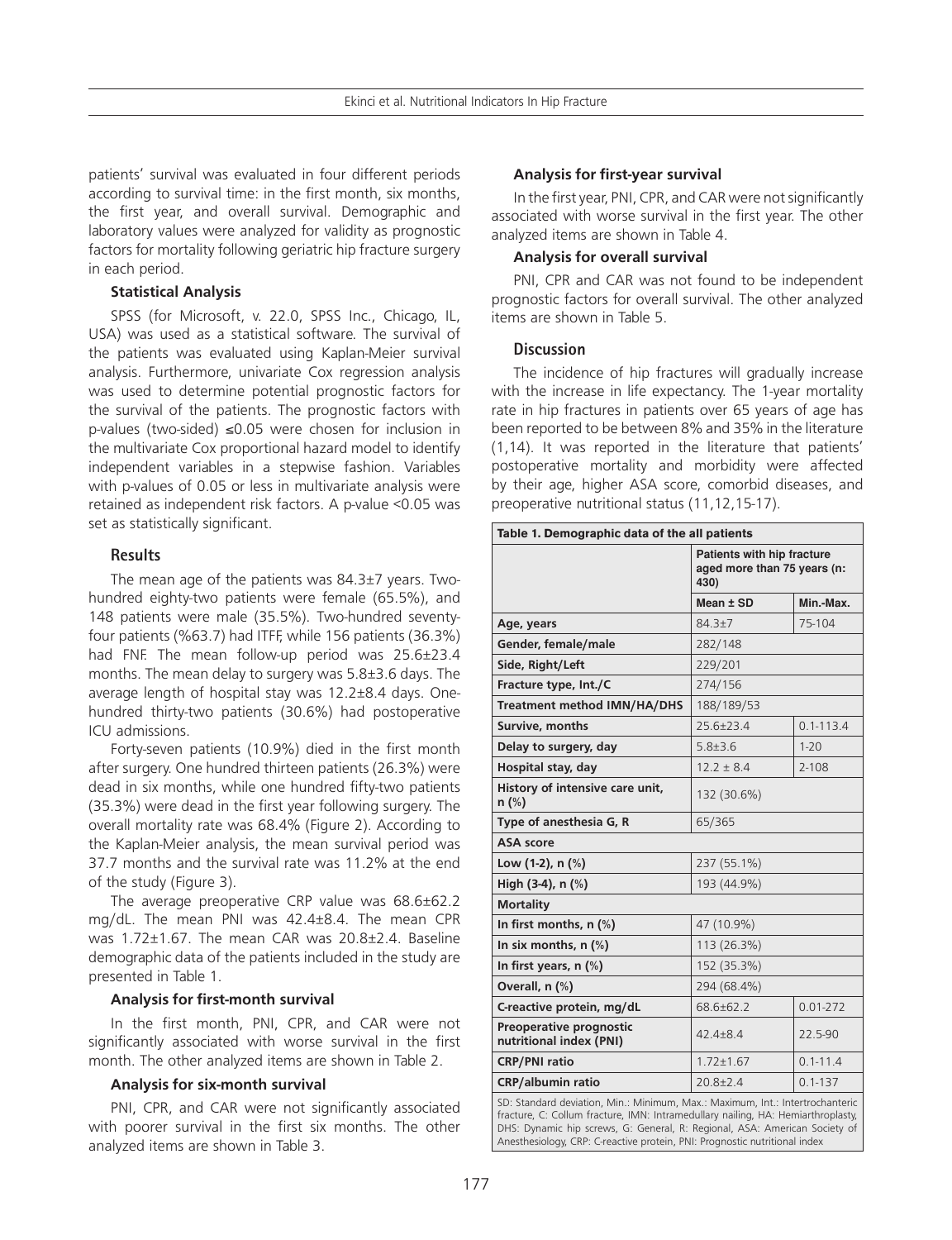|                                                             |                   | Table 2. Univariate and multivariate Cox regression analysis for patients who died in first month after surgery |           |
|-------------------------------------------------------------|-------------------|-----------------------------------------------------------------------------------------------------------------|-----------|
| <b>Factors</b>                                              |                   | Hazard ratio and the 95% CI                                                                                     | p-value   |
| Univariate Cox regression analysis                          |                   |                                                                                                                 |           |
| Age                                                         |                   | 1.025 (0.986-1.066)                                                                                             | 0.211     |
| Sex                                                         |                   |                                                                                                                 |           |
|                                                             | Female            | Reference                                                                                                       | Reference |
|                                                             | Male              | 1.424 (0.799-2.539)                                                                                             | 0.231     |
| <b>ASA Score</b>                                            | Low               | Reference                                                                                                       | Reference |
|                                                             | High              | 2.479 (1.356-4.532)                                                                                             | $0.033*$  |
| Side                                                        | Right             | Reference                                                                                                       | Reference |
|                                                             | Left              | 0.831 (0.466-1.482)                                                                                             | 0.532     |
| Delay to surgery                                            |                   | 1.156 (0.980-1.133)                                                                                             | 0.156     |
| <b>Hospital stay</b>                                        |                   | 1.018 (0.997-1.039)                                                                                             | 0.09      |
| <b>Intensive care</b>                                       | <b>No</b>         | Reference                                                                                                       | Reference |
|                                                             | Yes               | 3.864 (1.529-9.767)                                                                                             | $0.004*$  |
| <b>Type of anesthesia</b>                                   | Spinal            | Reference                                                                                                       | Reference |
|                                                             | General           | $0.975(0.437 - 2.177)$                                                                                          | 0.951     |
| <b>Type of fracture</b>                                     | Intertrochanteric | Reference                                                                                                       | Reference |
|                                                             | Collum            | 1.098 (0.610-1.977)                                                                                             | 0.756     |
| Preoperative C-reactive protein                             |                   | 1.004 (1.000-1.008)                                                                                             | $0.041*$  |
| Prognostic nutritional index                                |                   | $0.966(0.928-1.005)$                                                                                            | 0.088     |
| <b>CRP/PNI Ratio</b>                                        |                   | 1.185 (1.038-1.352)                                                                                             | $0.012*$  |
| <b>CRP/Albumin ratio</b>                                    |                   |                                                                                                                 | $0.014*$  |
| <b>Multivariate Cox regression analysis</b>                 |                   |                                                                                                                 |           |
| <b>ASA Score</b>                                            | Low               | Reference                                                                                                       | Reference |
|                                                             | High              | 2.275 (1.219-4.245)                                                                                             | $0.010**$ |
| Intensive care                                              |                   | 3.163 (1.239-8.075)                                                                                             | $0.016**$ |
| Preoperative C-reactive protein                             |                   | $0.993(0.976-1.010)$                                                                                            | 0.417     |
| <b>CRP/PNI ratio</b>                                        |                   | 1.260 (0.477-3.329)                                                                                             | 0.641     |
| <b>CRP/Albumin ratio</b>                                    |                   | $1.012(0.931-1.101)$                                                                                            | 0.773     |
| * These p -values were less than 0.05 (Univariate analysis) |                   |                                                                                                                 |           |

\*\* These p -values were less than 0.05 (Multivariate analysis)

CI: Confidence interval, ASA: American Society of Anesthesiology, CRP: C-reactive protein, PNI: Prognostic nutritional index



**Figure 2.** Illustration of the number of died patients in the study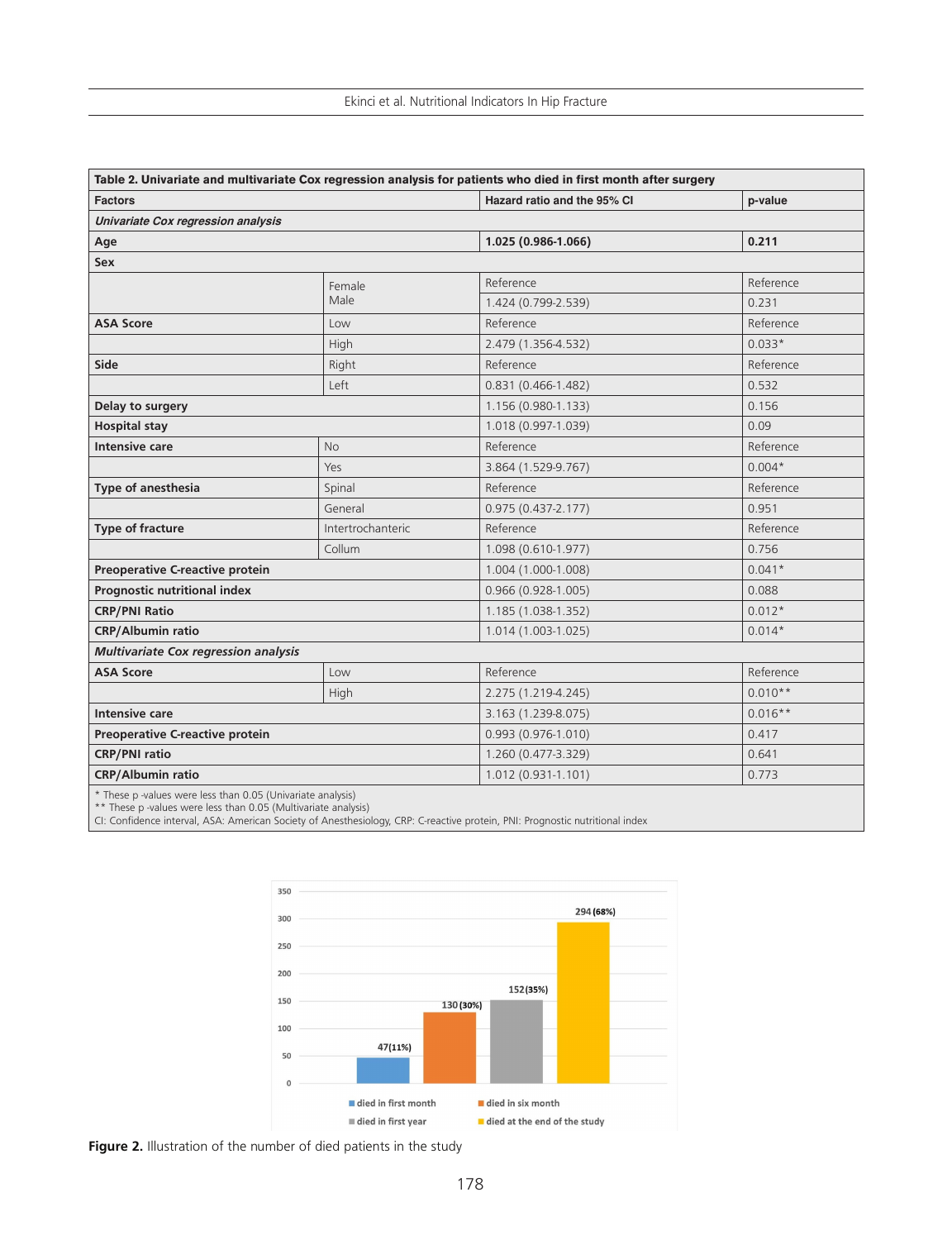|                                             |                   | Table 3. Univariate and multivariate Cox regression analysis for patients who died in six months after surgery |            |
|---------------------------------------------|-------------------|----------------------------------------------------------------------------------------------------------------|------------|
| <b>Factors</b>                              |                   | Hazard ratio and the 95% CI                                                                                    | p-value    |
| Univariate Cox regression analysis          |                   |                                                                                                                |            |
| Age                                         |                   | 1.012 (0.987-1.037)                                                                                            | 0.367      |
| Sex                                         |                   |                                                                                                                |            |
|                                             | Female            | Reference                                                                                                      | Reference  |
|                                             | Male              | 1.437 (0.989-2.089)                                                                                            | 0.06       |
| <b>ASA Score</b>                            | Low               | Reference                                                                                                      | Reference  |
|                                             | High              | 1.864 (1.283-2.708)                                                                                            | $0.001*$   |
| Side                                        | Right             | Reference                                                                                                      | Reference  |
|                                             | Left              | 1.176 (0.813-1.701)                                                                                            | 0.389      |
| Delay to surgery                            |                   | 1.024 (0.975-1.076)                                                                                            | 0.349      |
| <b>Hospital stay</b>                        |                   | 1.018 (1.004-1.032)                                                                                            | $0.01*$    |
| <b>Intensive care</b>                       | <b>No</b>         | Reference                                                                                                      | Reference  |
|                                             | Yes               | 2.348 (1.448-3.809)                                                                                            | $< 0.001*$ |
| Type of anesthesia                          | Spinal            | Reference                                                                                                      | Reference  |
|                                             | General           | 1.256 (0.775-2.037)                                                                                            | 0.355      |
| Type of fracture                            | Intertrochanteric | Reference                                                                                                      | Reference  |
|                                             | Collum            | 1.192 (0.818-1.737)                                                                                            | 0.361      |
| Preoperative C-reactive protein             |                   | 1.006 (1.003-1.008)                                                                                            | $< 0.001*$ |
| Prognostic nutritional index                |                   | $0.973(0.948-0.998)$                                                                                           | $0.036*$   |
| <b>CRP/PNI</b> ratio                        |                   | 1.257 (1.154-1.369)                                                                                            | $< 0.001*$ |
| <b>CRP/Albumin ratio</b>                    |                   | 1.019 (1.012-1.026)                                                                                            | $< 0.014*$ |
| <b>Multivariate Cox regression analysis</b> |                   |                                                                                                                |            |
| <b>ASA Score</b>                            | Low               | Reference                                                                                                      | Reference  |
|                                             | High              | 1.701 (1.160-2.494)                                                                                            | 0.07       |
| <b>Hospital stay</b>                        |                   | 1.013 (0.996-1.031)                                                                                            | 0.144      |
| Intensive care                              |                   | 2.060 (1.262-3.362)                                                                                            | $0.004**$  |
| Preoperative C-reactive protein             |                   | $0.993(0.981-1.005)$                                                                                           | 0.269      |
| Prognostic nutritional index                |                   | 1.005 (0.973-1.037)                                                                                            | 0.781      |
| <b>CRP/PNI</b> ratio                        |                   | 1.312 (0.652-1.071)                                                                                            | 0.446      |
| <b>CRP/Albumin ratio</b>                    |                   | 1.015 (0.963-1.071)                                                                                            | 0.568      |
|                                             |                   |                                                                                                                |            |

\* These p -values were less than 0.05 (Univariate analysis)

\*\* These p -values were less than 0.05 (Multivariate analysis)

CI: Confidence interval, ASA: American Society of Anesthesiology, CRP: C-reactive protein, PNI: Prognostic nutritional index

Malnutrition is linked to lower postoperative survival, delayed bone healing, increased surgical site infection, and higher rates of postoperative complications (18). Recently, PNI, CAR, and CPR have been investigated to assess patients' nutritional status. To our knowledge, this is the first study to examine these three items as a prognostic factor for mortality following surgically treated osteoporotic hip fractures in elderly patients. Ren et al. found that PNI was not associated with poorer survival, but the CPR was an independent predictor for 1-year mortality in their study (11). Capkin et al. (12) concluded that preoperative CAR can be used as a prognostic factor for 1-year mortality in patients over 65 years old who had a hip fracture. Belangero et al. (19) showed low

preoperative albumin levels and high preoperative CRP levels were related to significantly higher mortality rates following surgically treated ITFF. But the results of our study were incompatible with the results in the current literature. This may be because the lower age limits of the patient groups evaluated in the studies were different, and the postoperative rehabilitation and follow-up protocols used in the studies were different as well.

Several studies studied mortality rates in different time periods after geriatric hip fracture surgery. Foss and Kehlet (20) showed a 13% mortality rate in the first month postoperatively after hip fracture surgery. The six-month mortality rates of elderly patients with hip fractures were reported to be 19.5% in the study by Zaki et al. (21) and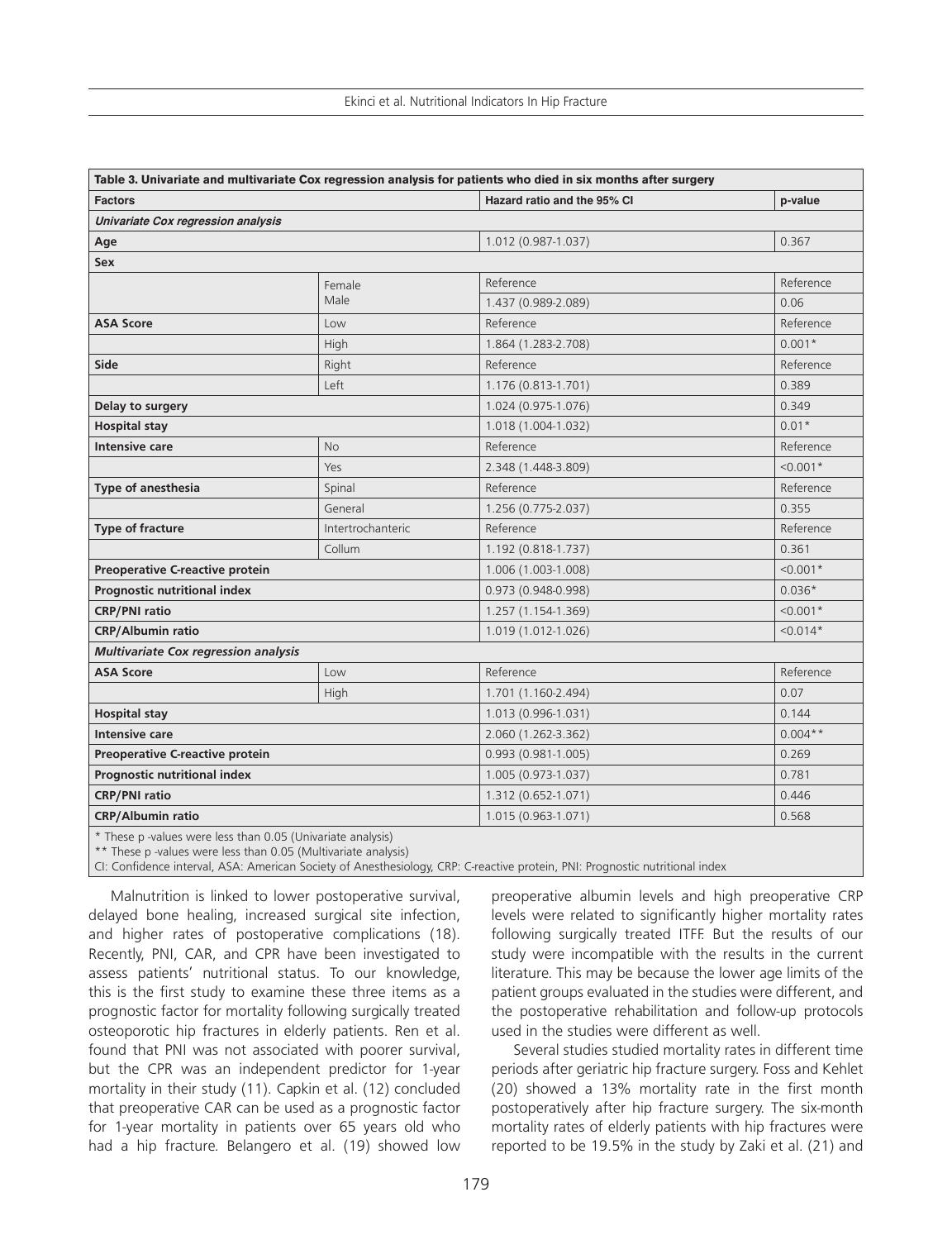|                                           | patients who died in first year after surgery              | Hazard ratio and the                                                                                                                             |            |
|-------------------------------------------|------------------------------------------------------------|--------------------------------------------------------------------------------------------------------------------------------------------------|------------|
| <b>Factors</b>                            |                                                            | 95% CI                                                                                                                                           | p-value    |
|                                           | Univariate Cox regression analysis                         |                                                                                                                                                  |            |
| Age                                       |                                                            | 1.002 (0.981-1.024)                                                                                                                              | 0.857      |
| Sex                                       |                                                            |                                                                                                                                                  |            |
|                                           | Female                                                     | Reference                                                                                                                                        | Reference  |
|                                           | Male                                                       | 1.234 (0.888-1.713)                                                                                                                              | 0.210      |
| <b>ASA Score</b>                          | Low                                                        | Reference                                                                                                                                        | Reference  |
|                                           | High                                                       | 1.606 (1.167-2.209)                                                                                                                              | $0.004*$   |
| <b>Side</b>                               | Right                                                      | Reference                                                                                                                                        | Reference  |
|                                           | Left                                                       | 1.049 (0.763-1.442)                                                                                                                              | 0.770      |
| Delay to surgery                          |                                                            | 1.034 (0.992-1.078)                                                                                                                              | 0.117      |
| <b>Hospital stay</b>                      |                                                            | 1.016 (1.003-1.030)                                                                                                                              | $0.014*$   |
| <b>Intensive</b><br>care                  | <b>No</b>                                                  | Reference                                                                                                                                        | Reference  |
|                                           | Yes                                                        | 1.895 (1.288-2.788)                                                                                                                              | $0.002*$   |
| Type of<br>anesthesia                     | Spinal                                                     | Reference                                                                                                                                        | Reference  |
|                                           | General                                                    | 1.217 (0.798-1.856)                                                                                                                              | 0.363      |
| Type of<br>fracture                       | Intertrochanteric                                          | Reference                                                                                                                                        | Reference  |
|                                           | Collum                                                     | 1.158 (0.610-1.605)                                                                                                                              | 0.377      |
| <b>Preoperative C-reactive</b><br>protein |                                                            | 1.005 (1.003-1.007)                                                                                                                              | $< 0.001*$ |
|                                           | Prognostic nutritional index                               | $0.985(0.964-1.007)$                                                                                                                             | 0.170      |
| <b>CRP/PNI ratio</b>                      |                                                            | 1.234 (1.139-1.337)                                                                                                                              | $< 0.001*$ |
| <b>CRP/Albumin ratio</b>                  |                                                            | 1.017 (1.010-1.024)                                                                                                                              | $< 0.001*$ |
|                                           | <b>Multivariate Cox regression analysis</b>                |                                                                                                                                                  |            |
| <b>ASA Score</b>                          | Low                                                        | Reference                                                                                                                                        | Reference  |
|                                           | High                                                       | 1.482 (1.069-2.054)                                                                                                                              | $0.018**$  |
| <b>Intensive care</b>                     |                                                            | 1.631 (1.096-2.429)                                                                                                                              | $0.016**$  |
| <b>Hospital stay</b>                      |                                                            | 1.012 (0.996-1.028)                                                                                                                              | 0.136      |
| <b>Preoperative C-reactive</b><br>protein |                                                            | $0.993(0.983-1.028)$                                                                                                                             | 0.135      |
| <b>CRP/PNI Ratio</b>                      |                                                            | 1.231 (0.743-2.038)                                                                                                                              | 0.420      |
| <b>CRP/Albumin ratio</b>                  |                                                            | 1.020 (0.975-1.068)                                                                                                                              | 0.392      |
|                                           | * These p-values were less than 0.05 (Univariate analysis) | ** These p-values were less than 0.05 (Multivariate analysis)<br>Cli Confidence internal, ASA: American Society of Anosthecialogy CDD: Croactive |            |

CI: Confidence interval, ASA: American Society of Anesthesiology, CRP: C-reactive protein, PNI: Prognostic nutritional index

25.0% in the study by Prodovic et al. (22). In their study, Bilsel et al. (15) reported a 35% 1-year mortality rate following hip fracture surgery. The mortality rates found in this study for the first month, six months, and one year following geriatric hip fracture surgery, were consistent with the literature.

Quach et al. (23) reported that the ASA score was independently associated with one-year mortality following hip fracture surgery. Paksima et al. (24) found that

| <b>Factors</b>                            |                                                                                                                                                                                     | <b>Hazard ratio and the</b><br>95% CI                                  | p-value     |
|-------------------------------------------|-------------------------------------------------------------------------------------------------------------------------------------------------------------------------------------|------------------------------------------------------------------------|-------------|
|                                           | Univariate Cox regression analysis                                                                                                                                                  |                                                                        |             |
| Age                                       |                                                                                                                                                                                     | 1.016 (1.001-1.031)                                                    | $0.040*$    |
| Sex                                       |                                                                                                                                                                                     |                                                                        |             |
|                                           | Female                                                                                                                                                                              | Reference                                                              | Reference   |
|                                           | Male                                                                                                                                                                                | 1.200 (0.945-1.523)                                                    | 0.135       |
| <b>ASA Score</b>                          | Low                                                                                                                                                                                 | Reference                                                              | Reference   |
|                                           | High                                                                                                                                                                                | 1.584 (1.258-1.994)                                                    | $< 0.001*$  |
| Side                                      | Right                                                                                                                                                                               | Reference                                                              | Reference   |
|                                           | Left                                                                                                                                                                                | 1.029 (0.819-1.295)                                                    | 0.804       |
| Delay to surgery                          |                                                                                                                                                                                     | 1.033 (1.003-1.064)                                                    | $0.033*$    |
| <b>Hospital stay</b>                      |                                                                                                                                                                                     | 1.018 (1.007-1.030)                                                    | $0.002*$    |
| <b>Intensive</b><br>care                  | <b>No</b>                                                                                                                                                                           | Reference                                                              | Reference   |
|                                           | Yes                                                                                                                                                                                 | 1.088 (1.401-2.375)                                                    | $< 0.001*$  |
| Type of<br>anesthesia                     | Spinal                                                                                                                                                                              | Reference                                                              | Reference   |
|                                           | General                                                                                                                                                                             | 1.159 (0.842-1.594)                                                    | 0.365       |
| Type of<br>fracture                       | Intertrochanteric                                                                                                                                                                   | Reference                                                              | Reference   |
|                                           | Collum                                                                                                                                                                              | 1.065 (0.840-1.351)                                                    | 0.602       |
| <b>Preoperative C-reactive</b><br>protein |                                                                                                                                                                                     | 1.004 (1.002-1.005)                                                    | $< 0.001*$  |
|                                           | Prognostic nutritional index                                                                                                                                                        | $0.986(0.970-1.003)$                                                   | 0.101       |
| <b>CRP/PNI</b> ratio                      |                                                                                                                                                                                     | 1.167 (1.091-1.248)                                                    | $< 0.001*$  |
| <b>CRP/Albumin ratio</b>                  |                                                                                                                                                                                     | 1.012 (1.007-1.018)                                                    | $< 0.001*$  |
|                                           | <b>Multivariate Cox regression analysis</b>                                                                                                                                         |                                                                        |             |
| Age                                       |                                                                                                                                                                                     | 1.005 (0.989-1.022)                                                    | 0.528       |
| <b>ASA Score</b>                          | Low                                                                                                                                                                                 | Reference                                                              | Reference   |
|                                           | High                                                                                                                                                                                | 1.520 (1.191-1.940)                                                    | $< 0.001**$ |
| <b>Intensive care</b>                     |                                                                                                                                                                                     | 1.590 (1.212-2.085)                                                    | $< 0.001**$ |
| Delay to surgery                          |                                                                                                                                                                                     | 1.015 (0.982-1.050)                                                    | 0.382       |
| <b>Hospital stay</b>                      |                                                                                                                                                                                     | 1.012 (0.997-1.027)                                                    | 0.128       |
| <b>Preoperative C-reactive</b><br>protein |                                                                                                                                                                                     | 0.994 (0.986-1.003)                                                    | 0.199       |
| <b>CRP/PNI ratio</b>                      |                                                                                                                                                                                     | 1.238 (0.814-1.884)                                                    | 0.318       |
| <b>CRP/Albumin ratio</b>                  |                                                                                                                                                                                     | 1.520 (1.191-1.940)                                                    | 0.555       |
|                                           | *These p-values were less than 0.05 (Univariate analysis)<br>** These p-values were less than 0.05 (Multivariate analysis)<br>C-reactive protein, PNI: Prognostic nutritional index | CI: Confidence interval, ASA: American Society of Anesthesiology, CRP: |             |

patients with a higher ASA score had a higher mortality rate following hip fracture. Bilsel et al. (15) showed that patients with high 3 or 4 ASA status had a significantly increased risk of mortality. We found a high ASA (3-4) score was independently related to poor survival in the first month, six months, one year, and overall follow-up period. Hasan et al. (25) found that the mortality rate of patients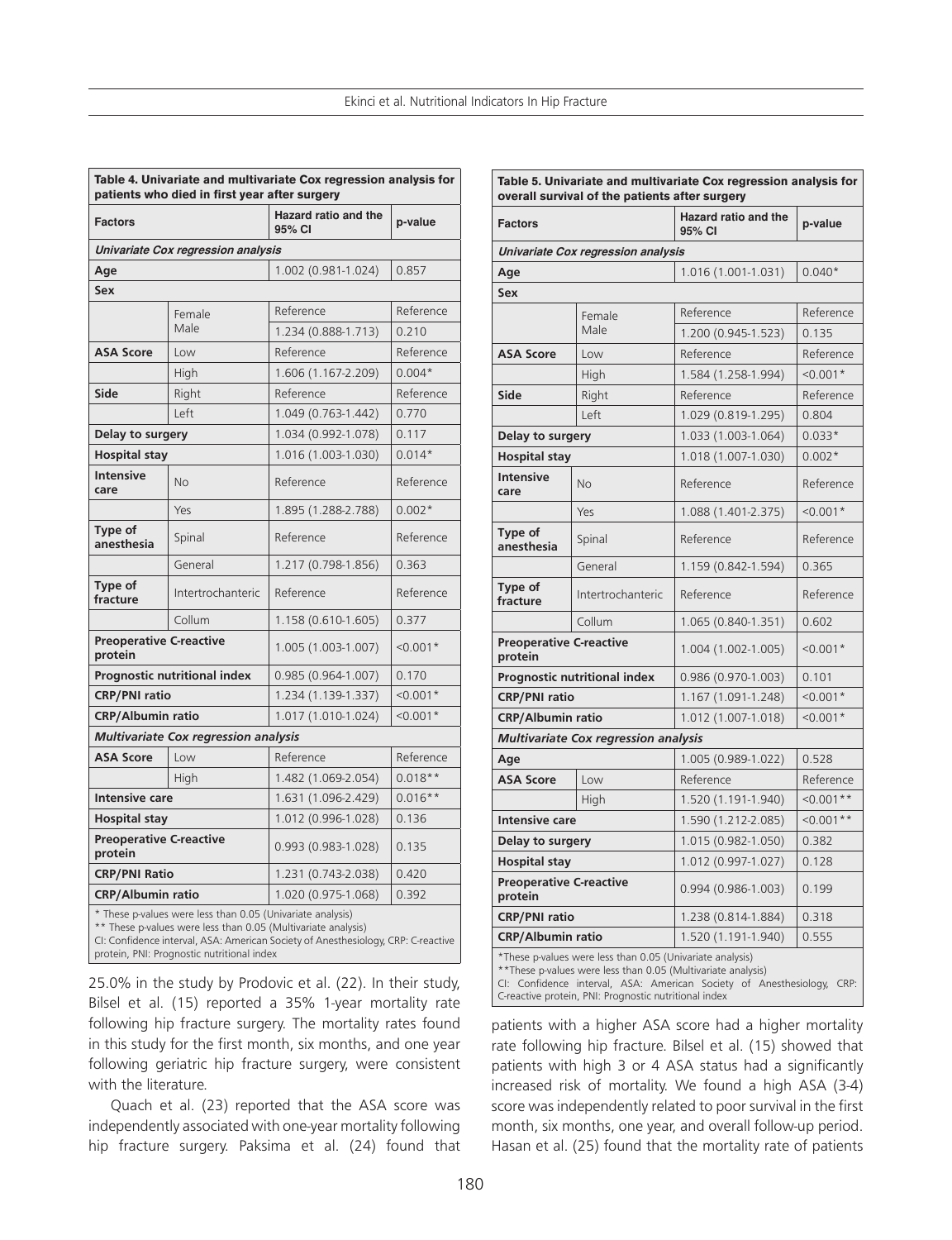

**Figure 3.** Kaplan-Meier survival curve of the patients included in the study

with postoperative ICU admission was significantly higher than those without admission to the ICU. Our findings were compatible with the current literature.

#### **Study Limitations**

There are some limitations in the study. Firstly, our study includes a small number of patients. Secondly, there are several factors affecting mortality rates, such as dementia, dialysis, and preoperative mobilization status of the patient. They were not investigated in our study. Thirdly, we could not also assess the postoperative complications in detail because of the retrospective nature of our study. However, the nutritional indicators examined in our study have recently started to be used in clinical practice, and they are not frequently used in clinical orthopedic practice. The evaluation of these three new markers is the most important strength of our study. Because each of these indicators has been evaluated separately in the literature.

### **Conclusion**

Our results suggest that PNI, CAR, and CPR were not associated with poor survival in the first month, six months, one-year, and overall follow-up period following geriatric hip fracture surgery. Patients with a high ASA (3- 4) score and those admitted to the postoperative ICU, on the other hand, should be closely monitored because they are more likely to die.

## **Ethics**

**Ethics Committee Approval:** This study was approved by the University of Health Sciences Turkey, Haseki Training and Research Hospital Ethics Commitee (IRB number: 2020-221).

**Informed Consent:** Informed consent was routinely obtained from all patients before surgery.

#### **Authorship Contributions**

Concept: M.E., S.B., Design: M.E., S.B., E.G., M.Er., Data Collection and/or Processing: M.E., S.B., E.G., K.A.C., S.O.S., Analysis and/or Interpretation: M.E., S.B., M.Y., Literature Research: M.E., S.B., E.G., K.A.C., M.Er., Writing: M.E., S.B., M.Y.

**Conflict of Interest:** No conflict of interest was declared by the authors.

**Financial Disclosure:** The authors declared that this study received no financial support.

#### **References**

- 1. Abrahamsen B, Van Staa T, Ariely R, Olson M, Cooper C. Excess mortality following hip fracture: A systematic epidemiological review. Osteoporos Int 2009;20:1633-50.
- 2. Biçen Ç, Akdemir M, Türken MA, Çekok K, Ekin A, Turan AC. Analysis of risk factors affecting mortality in elderly patients operated on for hip fractures: A retrospective comparative study. Acta Orthop Traumatol Turc 2021;55:493-9.
- 3. Collin C, Bimou C, Mabit C, Tchalla A, Charissoux JL, Marcheix PS. Orthogeriatric assessment of patients over 75 years of age with a proximal femur fracture: Predictors of 6-month mortality. Orthop Traumatol Surg Res 2020;106:1441-7.
- 4. Aldebeyan S, Nooh A, Aoude A, Weber MH, Harvey EJ. Hypoalbuminaemia-a marker of malnutrition and predictor of postoperative complications and mortality after hip fractures. Injury 2017;48:436-40.
- 5. Norman K, Pichard C, Lochs H, Pirlich M. Prognostic impact of disease-related malnutrition. Clin Nutr 2008;27:5-15.
- 6. Malafarina V, Reginster JY, Cabrerizo S, et al. Nutritional Status and Nutritional Treatment Are Related to Outcomes and Mortality in Older Adults with Hip Fracture. Nutrients 2018;10:555.
- 7. Laulund AS, Lauritzen JB, Duus BR, Mosfeldt M, Jørgensen HL. Routine blood tests as predictors of mortality in hip fracture patients. Injury 2012;43:1014-20.
- 8. Tokunaga R, Sakamoto Y, Nakagawa S, et al. Prognostic nutritional index predicts severe complications, recurrence, and poor prognosis in patients with colorectal cancer undergoing primary tumor resection. Dis Colon Rectum 2015;58:1048-57.
- 9. Nozoe T, Ninomiya M, Maeda T, Matsukuma A, Nakashima H, Ezaki T. Prognostic nutritional index: A tool to predict the biological aggressiveness of gastric carcinoma. Surg Today 2010;40:440-3.
- 10. Neumaier M, Braun KF, Sandmann G, Siebenlist S. C-reactive protein in orthopaedic surgery. Acta Chir Orthop Traumatol Cech 2015;82:327-31.
- 11. Ren H, Wu L, Hu W, Ye X, Yu B. Prognostic value of the c-reactive protein/prognostic nutritional index ratio after hip fracture surgery in the elderly population. Oncotarget 2017;8:61365-72.